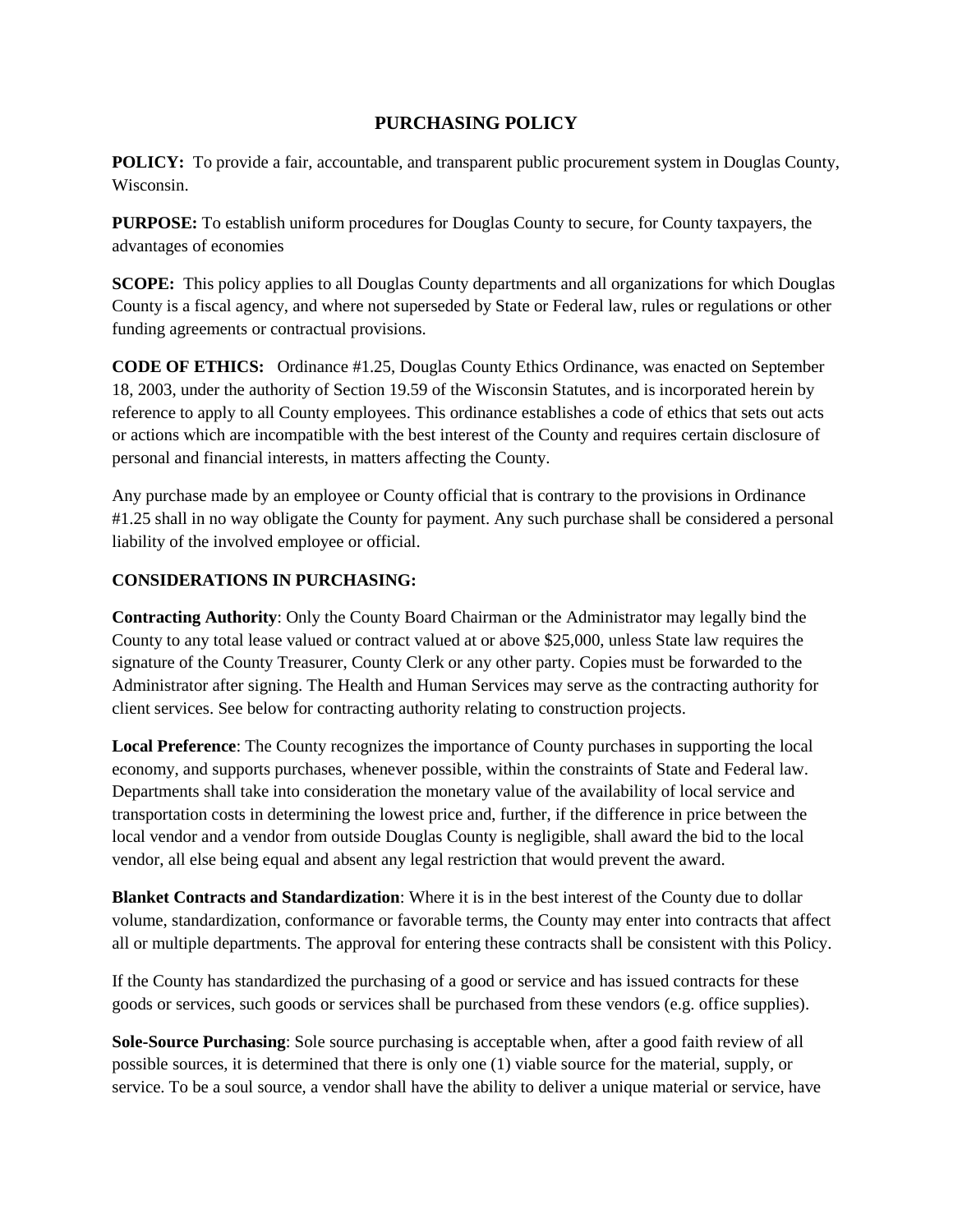technical expertise or qualifications, the ability to deliver at a particular time, or have the ability to fulfill the needs for a special purpose or situation such as a client choice purchase from a qualified provider.

**Purchases from Governmental Units**: Materials, supplies, machinery or equipment offered for sale by the State, Federal, County or municipal governments may be purchased without bids. Dollar threshold and approval processes shall be followed.

**Cooperative Purchasing:** Departments may participate with a network of other governmental purchasing which will meet the competitive bidding requirements.

**Purchases through State and Federal Contracts**: In order to utilize the mass purchasing power of the State, material goods and services may be purchased directly from vendors awarded bids by the State, without solicitation of County bids. Dollar threshold and approval processes shall be followed.

**Public Works Projects:** In accordance with Wisconsin Statutes 66.0901 and 59.52 (29), public works contracts for construction, execution, repair, remodeling, or improvement of a public work, building or for the furnishing of supplies or materials of any kind, over \$25,000, shall be competitively bid and shall be awarded to lowest, responsible, responsive vendor without regard to the vendor's location.

The above requirements for public works are not mandatory for the repair or reconstruction of public facilities when damage or threatened damage creates an emergency, as determined by a County Board resolution, in which the public health or welfare of the County is endangered. A notice pursuant to Wisconsin Statutes 59.52(29) must be prepared as required and, in an emergency, the procedure followed as provided in the same section as in effect at any given time.

**Highway Department Contracts:** Pursuant to Wisconsin Statutes section 83.035 as in effect at any given time, the highway commissioner, with the approval of the DOUGLAS COUNTY Highway Committee, is authorized to execute contracts for the purpose of enabling the county to construct and maintain streets and highways in cities, villages and towns within the County, with a copy filed with each respective clerk. Maintenance includes the furnishing of any road supplies and equipment to these municipalities. The highway department may not undertake construction or maintenance for such municipalities in excess of the county aid authorized by the County Board.

The highway commissioner may enter into a contract to procure materials for construction, maintenance and repair of highways valid for a period not to exceed one year. For purposes of this section, an indefinite quantity contract means an agreement to procure these materials at a set rate per amount, with the total amount to be purchased estimated only. These contracts must competitively bid following the standard procurement procedure appropriate for the estimated dollar cost of materials to be purchased during that year.

**End of Year Purchases:** Unless provided by other policy, State and Federal law, grant or other funding contract, all expenditures for capital assets must be made so that delivery of that asset occurs on or before December 31 in the year in which the purchase was authorized, unless authorized by the County Administrator or the Finance Director.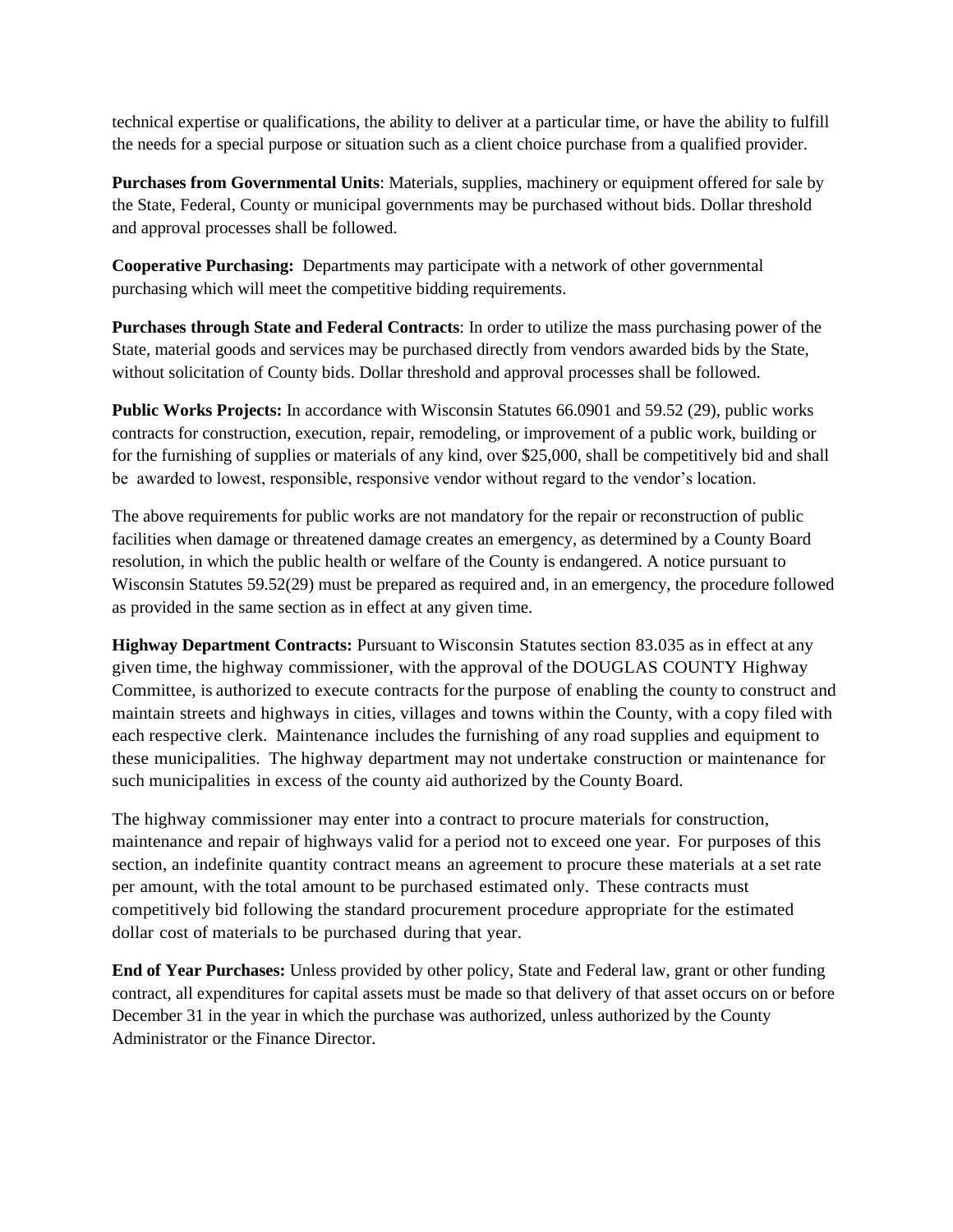# **STANDARD PURCHASING PROCEDURE (Please See Appendix A for Grant Funded Purchases):**

Departments shall use a bidding process in purchasing unless otherwise provided in this policy. Awards generally are made to the lowest responsible bidder, unless there is a compelling reason not to. When comparing bids or quotes, the following elements shall be considered: price, conformity with original specifications, warranty, delivery date (if specified), and freight charges. If all original bids are deemed unacceptable, additional bids may be solicited.

Except as permitted by the sole source purchase provisions of this policy, all departments shall follow the procedures listed below based on the amount of the purchase. No purchase of a single good or commodity at the same general time may be divided into separate purchases to qualify for a lower threshold of approval, process or documentation.

**Purchases less than \$5,000:** Department managers are authorized to spend up to \$5,000 for any items that are a part of their approved departmental budget. The purchase is subject to the availability of funds.

**Purchases from \$5,000 to \$25,000:** The Department Manager shall obtain at least two informal bids, i.e. not necessarily in writing or obtained through a full request for proposal process. These bids may include current price lists or catalogs, recent price quotations on file (within 30 days), phone or verbal quotations solicited from vendors and written informal price bids (including faxes). Purchases must be part of their approved departmental budget or approved through the budgetary transfer process.

**Purchases over \$25,000:** All authorized and/or budgeted purchases of materials or services over \$25,000 shall be made by sealed bid or R.F.P., with the exception of the following types of purchases: purchases from governmental units, purchases though state and federal contracts, sole source purchasing or contract extensions through negotiation. (**HHS/Highway)**

### **OTHER PURCHASING CONSIDERATIONS:**

**Internet Purchases:** Purchases via the Internet shall comply with all other requirements of this policy.

**Auctions:** Purchasing agents may purchase goods at auction only if the vendor offers protection against purchasing defective or erroneously described merchandise, or prior inspection of merchandise, and that the vendor allows for refunds, if necessary, after a physical inspection of the goods received.

**Lease Agreements:** All lease agreements shall follow purchasing policy.

**Sales Tax Exemption:** All employees shall provide sales tax exemption to any hotels, car rentals and/or similar expenses when traveling on County business.

**Promotional Items:** Departments may purchase items of negligible value for educational or promotional purposes to be given to members of the public only at events generally open to the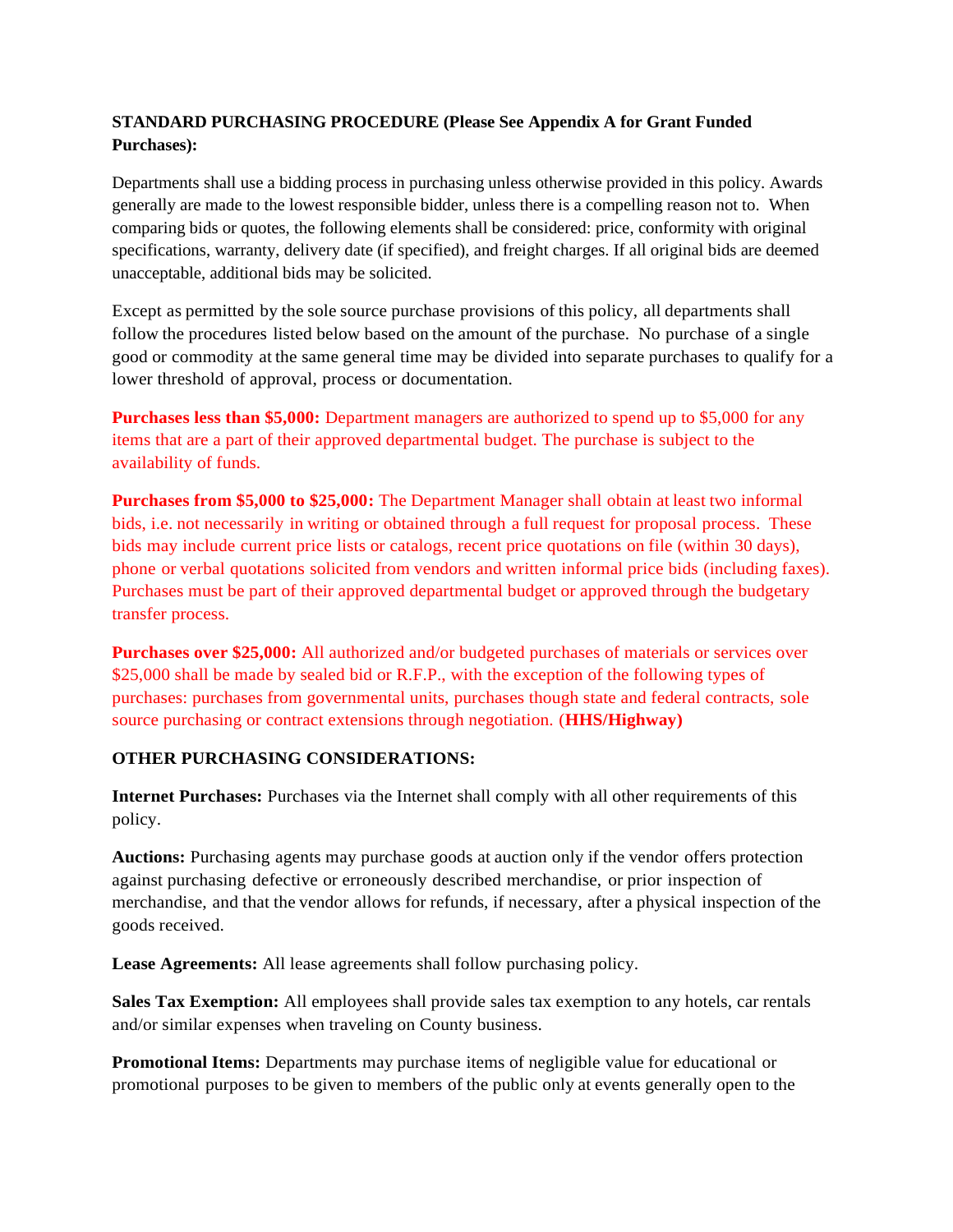public or educational sessions. Such items must be clearly and permanently marked with the name of the County and the department or agency.

**Computer/Electronic Purchases:** Purchase or lease of computer hardware and software must be managed and authorized for procurement by the Information Technology staff. Technological compatibility must be a consideration in awarding any contracts for computer hardware and software.

**Legal Services:** No Department Manager may approve the purchase of legal services without the prior approval of the corporation counsel, with the exception of court ordered legal services. The Corporation Counsel may establish a procedure for granting such approval.

**Prohibited Expenditures:** Unless specifically authorized by the County Board of Supervisors, the following expenditures shall not be made using County funds:

- Entertainment expenditures, such as tickets for admission to public entertainment events, theaters, and similar;
- Alcoholic beverages and tobacco; except in compliance with an investigation.
- Retirement party or similar expenditures beyond cake and beverages.
- Common courtesy expenditures such as flowers or cards for ill county employees or local officials; and
- Any travel or related expenses for an employee's spouse, other family member or acquaintance.

**Disposal of Excess Supplies or Obsolete Equipment:** County owned supplies or equipment must not be sold to County employees except by public auction or through public, competitive bidding.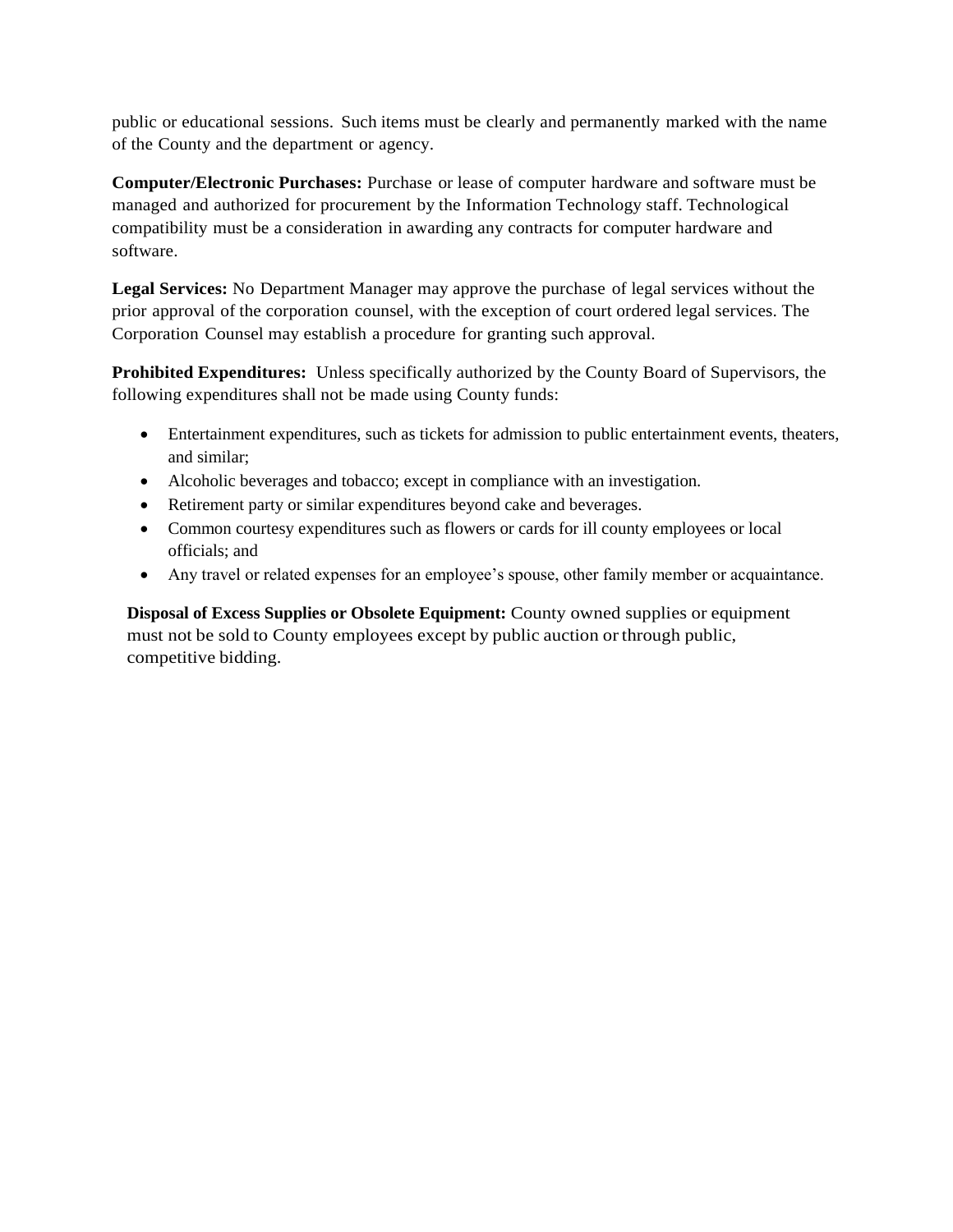## **APPENDIX A**

#### **GRANT FUNDED PURCHASES:**

Nothing in this Policy shall supersede any federal, state or regulatory requirements. Unless specifically prohibited by the granting authority, grants must be administered through a written contractual agreement between the County and the party providing the service. All purchases made with grant funds must comply with the terms and conditions of the grant and this policy. If the grant requirements conflict with this policy, the County Administrator may suspend those provisions of this policy only for the specific grant and for the duration of that grant. The department head is responsible to comply with purchases covered by grant funds.

Uniform Grant Guidance issued by the Federal Office of Management and Budget (OMB) outlined the following procurement standards for all dollars applied to federal grant programs:

### **A. Micro Purchases (Items less than \$3,000):**

Procurement by micro-purchase is the acquisition of supplies or services, the aggregate dollar amount of which does not exceed the micro-purchase threshold (§200.67 Micro-purchase). To the extent practicable, the non-Federal entity must distribute micro-purchases equitably among qualified suppliers. Micro-purchases may be awarded without soliciting competitive quotations if the non-Federal entity considers the price to be reasonable.

#### **B. Small Purchases (Items between \$3,000 and \$150,000):**

Small purchase procedures are those relatively simple and informal procurement methods for securing services, supplies, or other property that do not cost more than the Simplified Acquisition Threshold. If small purchase procedures are used, price or rate quotations must be obtained from an adequate number of qualified sources.

#### **C. Large Purchases (Items greater than \$150,000):**

Follow requirements under 1 (construction) or 2 (all other) below depending on applicability.

1. Sealed Bids for Construction Contracts: Note that a federally funded public works project shall follow the lower dollar threshold requirements of Wisconsin Statutes 66.0901 and 59.52(29) outlined in the public works projects section above. Bids are publicly solicited and a firm fixed price contract (lump sum or unit price) is awarded to the responsible bidder whose bid, conforming with all the material terms and conditions of the invitation for bids, is the lowest in price.

In order for sealed bidding to be feasible, the following conditions should be present:

(i) A complete, adequate, and realistic specification or purchase description is available;

(ii) Two or more responsible bidders are willing and able to compete effectively for the business; and

(iii) The procurement lends itself to a firm fixed price contract and the selection of the successful bidder can be made principally on the basis of price.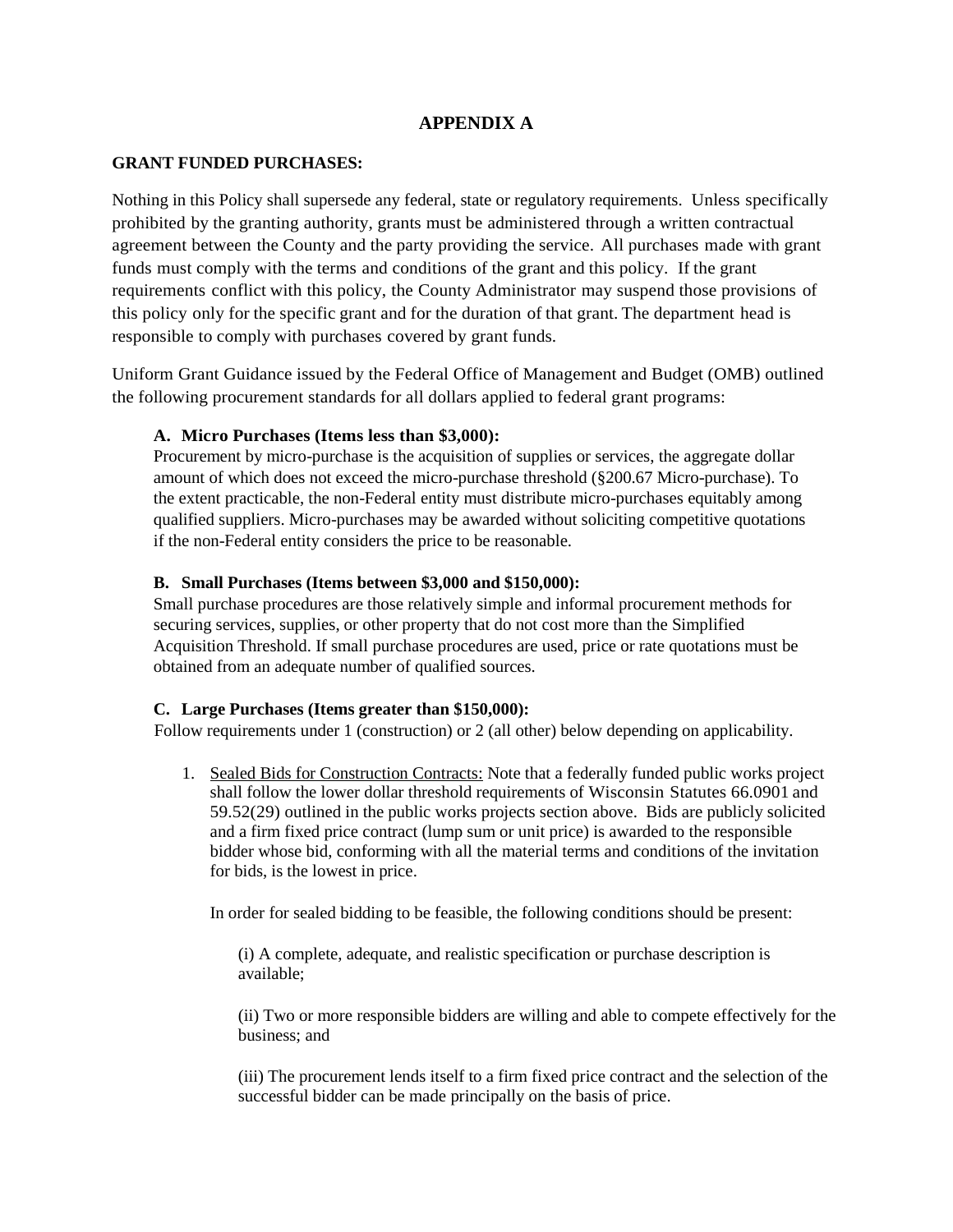If sealed bids are used, the following requirements apply:

(i) Bids must be solicited from an adequate number of known suppliers, providing them sufficient response time prior to the date set for opening the bids, for state, local, and tribal governments, the invitation for bids must be publically advertised;

(ii) The invitation for bids, which will include any specifications and pertinent attachments, must define the items or services in order for the bidder to properly respond;

(iii) All bids will be opened at the time and place prescribed in the invitation for bids, the bids must be opened publicly unless specifically stated on the request for bids that there will not be a public opening..

(iv) A firm fixed price contract award will be made in writing to the lowest responsive and responsible bidder. Where specified in bidding documents, factors such as discounts, transportation cost, and life cycle costs must be considered in determining which bid is lowest. Payment discounts will only be used to determine the low bid when prior experience indicates that such discounts are usually taken advantage of; and

(v) Any or all bids may be rejected if there is a sound documented reason.

2. Competitive Proposals for Other Contracts Greater than \$150,000: The technique of competitive proposals is normally conducted with more than one source submitting an offer, and either a fixed price or cost-reimbursement type contract is awarded. It is generally used when conditions are not appropriate for the use of sealed bids. If this method is used, the following requirements apply:

(i) Requests for proposals must be publicized and identify all evaluation factors and their relative importance. Any response to publicized requests for proposals must be considered to the maximum extent practical;

(ii) Proposals must be solicited from an adequate number of qualified sources;

(iii) The non-Federal entity must have a written method for conducting technical evaluations of the proposals received and for selecting recipients;

(iv) Contracts must be awarded to the responsible firm whose proposal is most advantageous to the program, with price and other factors considered; and

(v) The non-Federal entity may use competitive proposal procedures for qualificationsbased procurement of architectural/engineering (A/E) professional services whereby competitors' qualifications are evaluated and the most qualified competitor is selected, subject to negotiation of fair and reasonable compensation. The method, where price is not used as a selection factor, can only be used in procurement of A/E professional services. It cannot be used to purchase other types of services though A/E firms are a potential source to perform the proposed effort.

#### **D. Noncompetitive Proposals:**